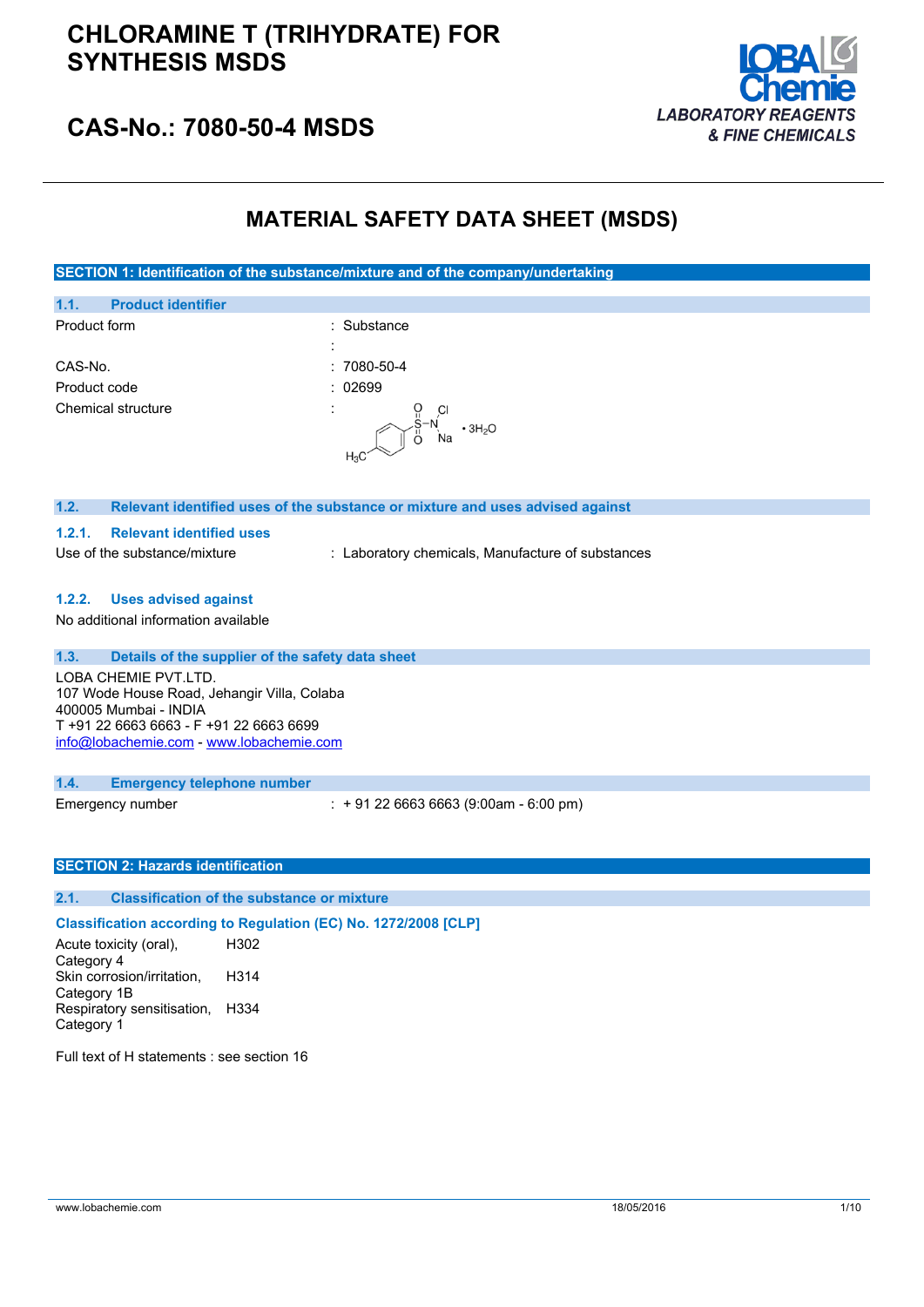Safety Data Sheet

#### **Classification according to Directive 67/548/EEC [DSD] or 1999/45/EC [DPD]**

Muta.Cat.3; R68 Xn; R22 R42 C; R34 R31 Full text of R-phrases: see section 16

### **Adverse physicochemical, human health and environmental effects**

No additional information available

| 2.2.<br><b>Label elements</b>                              |                                                                                                                                                                                                                                                                                                  |
|------------------------------------------------------------|--------------------------------------------------------------------------------------------------------------------------------------------------------------------------------------------------------------------------------------------------------------------------------------------------|
| Labelling according to Regulation (EC) No. 1272/2008 [CLP] |                                                                                                                                                                                                                                                                                                  |
| Hazard pictograms (CLP)                                    |                                                                                                                                                                                                                                                                                                  |
|                                                            | GHS08<br>GHS05<br>GHS07                                                                                                                                                                                                                                                                          |
| Signal word (CLP)                                          | : Danger                                                                                                                                                                                                                                                                                         |
| Hazard statements (CLP)                                    | $\therefore$ H302 - Harmful if swallowed.<br>H314 - Causes severe skin burns and eye damage.<br>H334 - May cause allergy or asthma symptoms or breathing difficulties if inhaled.                                                                                                                |
| Precautionary statements (CLP)                             | : P280 - Wear protective gloves, protective clothing, eye protection, face protection.<br>P305+P351+P338 - IF IN EYES: Rinse cautiously with water for several minutes.<br>Remove contact lenses, if present and easy to do. Continue rinsing.<br>P310 - Immediately call a POISON CENTER/doctor |

No additional information available

| <b>SECTION 3: Composition/information on ingredients</b> |                                           |
|----------------------------------------------------------|-------------------------------------------|
|                                                          |                                           |
| 3.1.<br><b>Substances</b>                                |                                           |
| Name                                                     | : CHLORAMINE T (TRIHYDRATE) FOR SYNTHESIS |
| CAS-No.                                                  | $: 7080 - 50 - 4$                         |
|                                                          |                                           |
|                                                          |                                           |
| Full text of R- and H-statements: see section 16         |                                           |

#### **3.2. Mixtures**

Not applicable

| <b>SECTION 4: First aid measures.</b> |  |
|---------------------------------------|--|
|---------------------------------------|--|

| <b>Description of first aid measures</b><br>4.1. |
|--------------------------------------------------|
|--------------------------------------------------|

First-aid measures after inhalation : Remove person to fresh air and keep comfortable for breathing. Immediately call a POISON CENTER/doctor.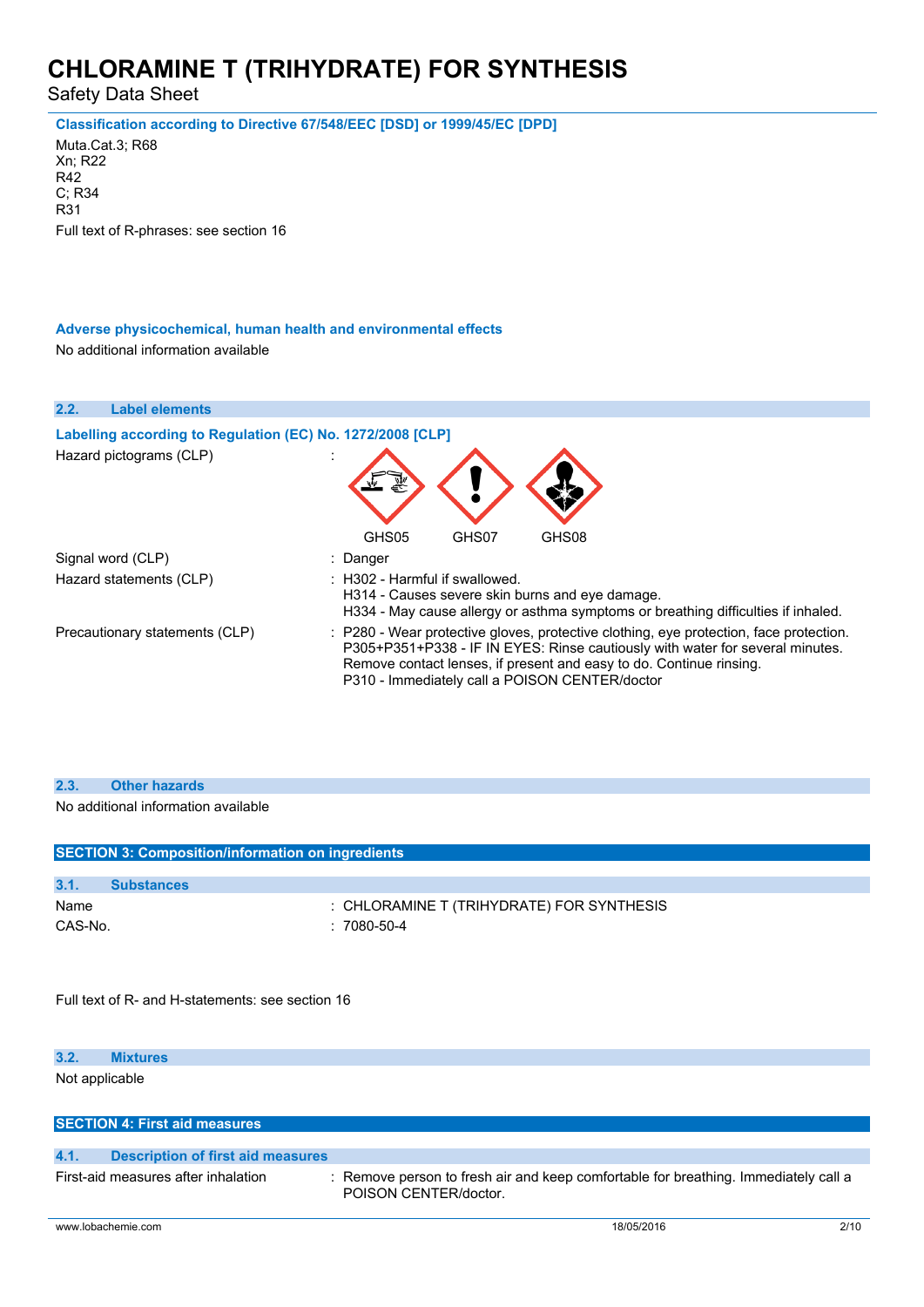Safety Data Sheet

| First-aid measures after skin contact                                                     | : Take off immediately all contaminated clothing. Rinse skin with water/shower.<br>Immediately call a POISON CENTER/doctor. Gently wash with plenty of soap and<br>water.       |
|-------------------------------------------------------------------------------------------|---------------------------------------------------------------------------------------------------------------------------------------------------------------------------------|
| First-aid measures after eye contact                                                      | : Rinse cautiously with water for several minutes. Remove contact lenses, if present<br>and easy to do. Continue rinsing. Immediately call a POISON CENTER/doctor.              |
| First-aid measures after ingestion                                                        | : Rinse mouth. Call a POISON CENTER/doctor if you feel unwell. Do NOT induce<br>vomiting. Immediately call a POISON CENTER/doctor.                                              |
| 4.2.<br>Most important symptoms and effects, both acute and delayed                       |                                                                                                                                                                                 |
| Symptoms/effects                                                                          | : Causes severe skin burns and eye damage. Not expected to present a significant<br>hazard under anticipated conditions of normal use.                                          |
| Symptoms/effects after ingestion                                                          | : Swallowing a small quantity of this material will result in serious health hazard.                                                                                            |
| 4.3.                                                                                      | Indication of any immediate medical attention and special treatment needed                                                                                                      |
| No additional information available                                                       |                                                                                                                                                                                 |
| <b>SECTION 5: Firefighting measures</b>                                                   |                                                                                                                                                                                 |
| 5.1.<br><b>Extinguishing media</b>                                                        |                                                                                                                                                                                 |
| Suitable extinguishing media                                                              | : Carbon dioxide. Dry powder. Foam. Water spray.                                                                                                                                |
| Unsuitable extinguishing media                                                            | : Do not use a heavy water stream.                                                                                                                                              |
|                                                                                           |                                                                                                                                                                                 |
| 5.2.<br>Special hazards arising from the substance or mixture                             |                                                                                                                                                                                 |
| No additional information available                                                       |                                                                                                                                                                                 |
| 5.3.<br><b>Advice for firefighters</b>                                                    |                                                                                                                                                                                 |
| Protection during firefighting                                                            | : Do not enter fire area without proper protective equipment, including respiratory<br>protection.                                                                              |
| <b>SECTION 6: Accidental release measures</b>                                             |                                                                                                                                                                                 |
|                                                                                           |                                                                                                                                                                                 |
|                                                                                           |                                                                                                                                                                                 |
| 6.1.                                                                                      | Personal precautions, protective equipment and emergency procedures                                                                                                             |
| 6.1.1.<br>For non-emergency personnel<br><b>Emergency procedures</b>                      | : Evacuate unnecessary personnel.                                                                                                                                               |
| 6.1.2.                                                                                    |                                                                                                                                                                                 |
| For emergency responders                                                                  |                                                                                                                                                                                 |
| Protective equipment                                                                      | : Use personal protective equipment as required.                                                                                                                                |
| <b>Emergency procedures</b>                                                               | : Ventilate area.                                                                                                                                                               |
| 6.2.<br><b>Environmental precautions</b>                                                  |                                                                                                                                                                                 |
| Avoid release to the environment.                                                         |                                                                                                                                                                                 |
| 6.3.<br>Methods and material for containment and cleaning up                              |                                                                                                                                                                                 |
| Methods for cleaning up                                                                   | : Soak up spills with inert solids, such as clay or diatomaceous earth as soon as<br>possible. On land, sweep or shovel into suitable containers.                               |
|                                                                                           |                                                                                                                                                                                 |
| <b>Reference to other sections</b><br>6.4.                                                |                                                                                                                                                                                 |
| No additional information available                                                       |                                                                                                                                                                                 |
| <b>SECTION 7: Handling and storage</b>                                                    |                                                                                                                                                                                 |
| 7.1.<br><b>Precautions for safe handling</b>                                              |                                                                                                                                                                                 |
| Precautions for safe handling                                                             | : Do not breathe vapours. Avoid contact with skin and eyes. Provide good ventilation<br>in process area to prevent formation of vapour.                                         |
| Hygiene measures                                                                          | Do not eat, drink or smoke when using this product. Wash hands and other exposed<br>areas with mild soap and water before eating, drinking or smoking and when leaving<br>work. |
| 7.2.                                                                                      |                                                                                                                                                                                 |
| <b>Conditions for safe storage, including any incompatibilities</b><br>Technical measures | : Comply with applicable regulations.                                                                                                                                           |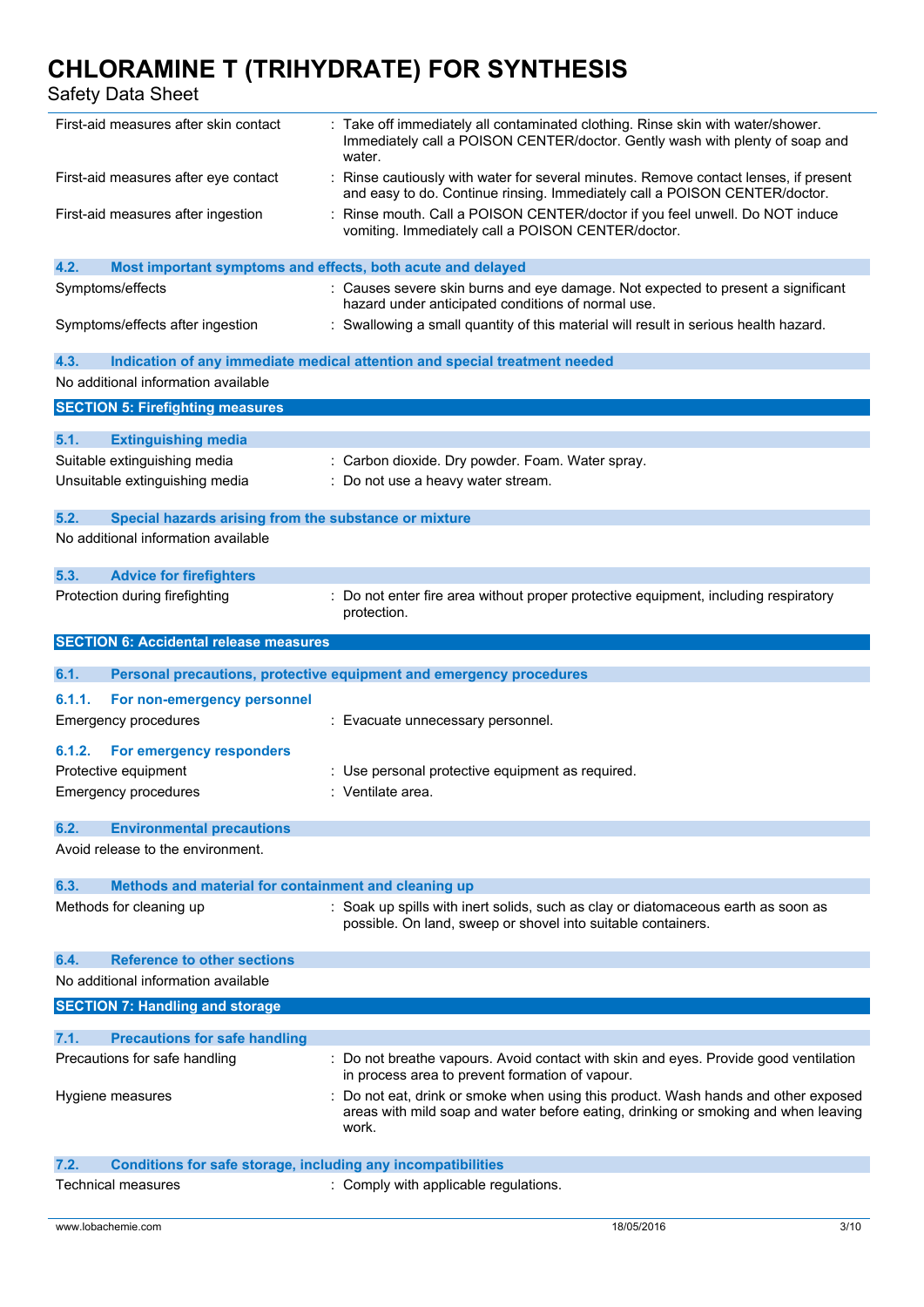Safety Data Sheet

Storage conditions **Store in a well-ventilated place. Keep container tightly closed.** Store in a well-ventilated place. Keep container tightly closed.

## **7.3. Specific end use(s)**

### No additional information available

**SECTION 8: Exposure controls/personal protection**

**8.1. Control parameters**

No additional information available

| 8.2.<br><b>Exposure controls</b>                              |                                                                    |
|---------------------------------------------------------------|--------------------------------------------------------------------|
| Hand protection                                               | : Protective gloves                                                |
| Eye protection                                                | Chemical goggles or face shield                                    |
| Skin and body protection                                      | : Wear suitable protective clothing                                |
| Respiratory protection                                        | : [In case of inadequate ventilation] wear respiratory protection. |
| <b>SECTION 9: Physical and chemical properties</b>            |                                                                    |
| 9.1.<br>Information on basic physical and chemical properties |                                                                    |
| Physical state                                                | : Solid                                                            |
| Molecular mass                                                | : 281.69 g/mol                                                     |
| Colour                                                        | White crystalline.                                                 |
| Odour                                                         | chlorine like.                                                     |
| Odour threshold                                               | : No data available                                                |
| pH                                                            | $: 8 - 10$                                                         |
| Relative evaporation rate (butylacetate=1)                    | : No data available                                                |
| Melting point                                                 | $: 167 - 170 °C$                                                   |
| Freezing point                                                | : No data available                                                |
| Boiling point                                                 | : No data available                                                |
| Flash point                                                   | : 192 $^{\circ}$ C                                                 |
| Auto-ignition temperature                                     | : No data available                                                |
| Decomposition temperature                                     | : No data available                                                |
| Flammability (solid, gas)                                     | No data available                                                  |
| Vapour pressure                                               | No data available                                                  |
| Relative vapour density at 20 °C                              | No data available                                                  |
| Relative density                                              | No data available                                                  |
| Density                                                       | 1.43 $g/cm3$                                                       |
| Solubility                                                    | Water: Soluble in water                                            |
| Log Pow                                                       | : No data available                                                |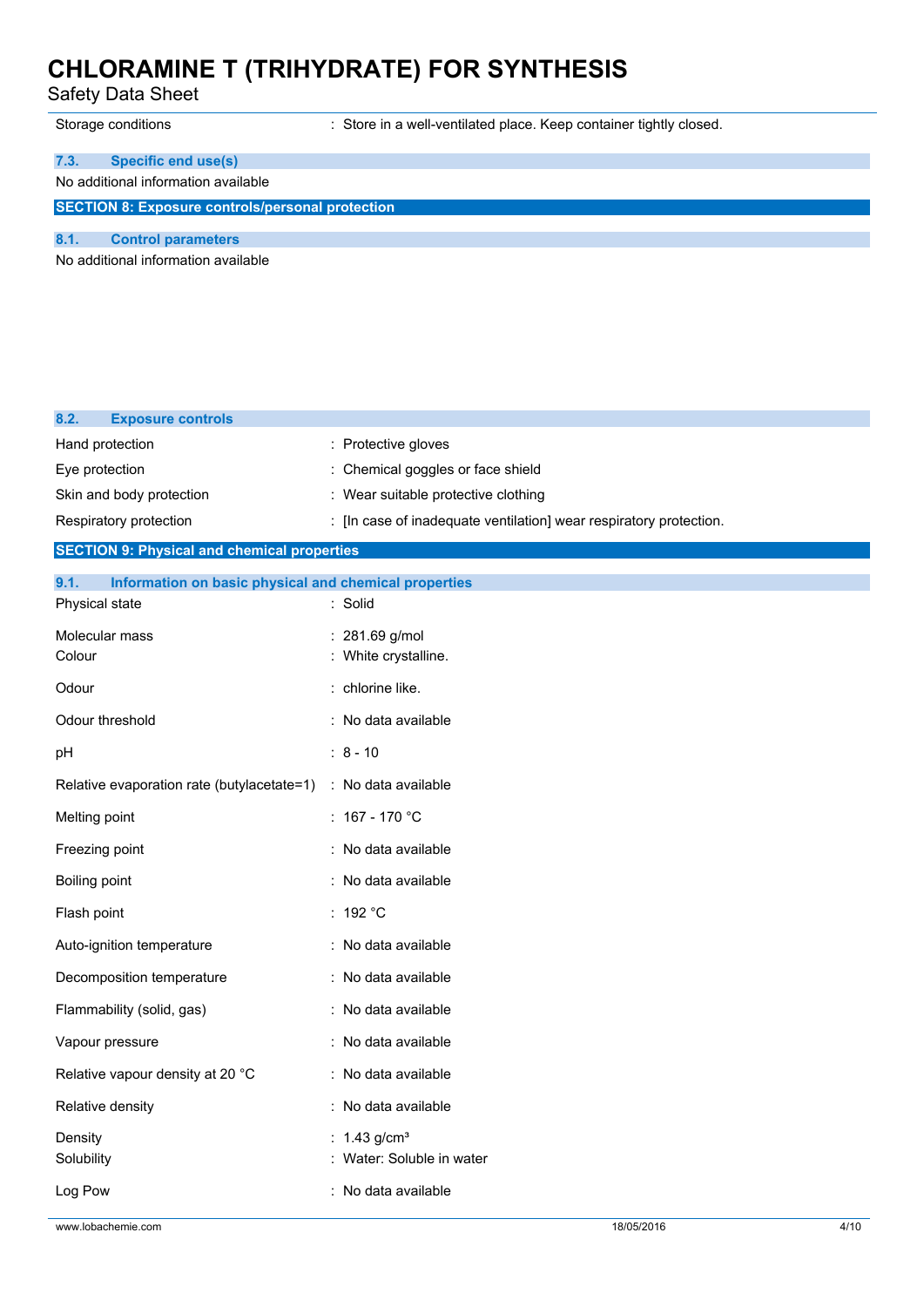## Safety Data Sheet

| Viscosity, kinematic        | : No data available |
|-----------------------------|---------------------|
| Viscosity, dynamic          | : No data available |
| <b>Explosive properties</b> | : No data available |
| Oxidising properties        | : No data available |
| <b>Explosive limits</b>     | : No data available |

| <b>Other information</b><br>9.2.                     |                                                                              |
|------------------------------------------------------|------------------------------------------------------------------------------|
| No additional information available                  |                                                                              |
| <b>SECTION 10: Stability and reactivity</b>          |                                                                              |
| 10.1.<br><b>Reactivity</b>                           |                                                                              |
| No additional information available                  |                                                                              |
|                                                      |                                                                              |
| 10.2.<br><b>Chemical stability</b>                   |                                                                              |
| Stable under normal conditions.                      |                                                                              |
|                                                      |                                                                              |
| 10.3.<br><b>Possibility of hazardous reactions</b>   |                                                                              |
| No additional information available                  |                                                                              |
|                                                      |                                                                              |
| 10.4.<br><b>Conditions to avoid</b>                  |                                                                              |
| Air contact. Direct sunlight. Moisture.              |                                                                              |
| <b>Incompatible materials</b><br>10.5.               |                                                                              |
| No additional information available                  |                                                                              |
|                                                      |                                                                              |
| 10.6.<br><b>Hazardous decomposition products</b>     |                                                                              |
| Thermal decomposition generates : Corrosive vapours. |                                                                              |
|                                                      |                                                                              |
| <b>SECTION 11: Toxicological information</b>         |                                                                              |
|                                                      |                                                                              |
| 11.1.<br>Information on toxicological effects        |                                                                              |
| Acute toxicity                                       | : Oral: Harmful if swallowed.                                                |
|                                                      |                                                                              |
|                                                      |                                                                              |
| Skin corrosion/irritation                            | : Causes severe skin burns and eye damage.                                   |
|                                                      | pH: 8 - 10                                                                   |
| Serious eye damage/irritation                        | : Serious eye damage, category 1, implicit                                   |
|                                                      | pH: 8 - 10                                                                   |
| Respiratory or skin sensitisation                    | : May cause allergy or asthma symptoms or breathing difficulties if inhaled. |
| Germ cell mutagenicity                               | : Not classified                                                             |
| Carcinogenicity                                      | : Not classified                                                             |
|                                                      |                                                                              |
| Reproductive toxicity                                | : Not classified                                                             |
| STOT-single exposure                                 | : Not classified                                                             |
|                                                      |                                                                              |
|                                                      |                                                                              |
|                                                      |                                                                              |
| STOT-repeated exposure                               | : Not classified                                                             |
|                                                      |                                                                              |

Aspiration hazard : Not classified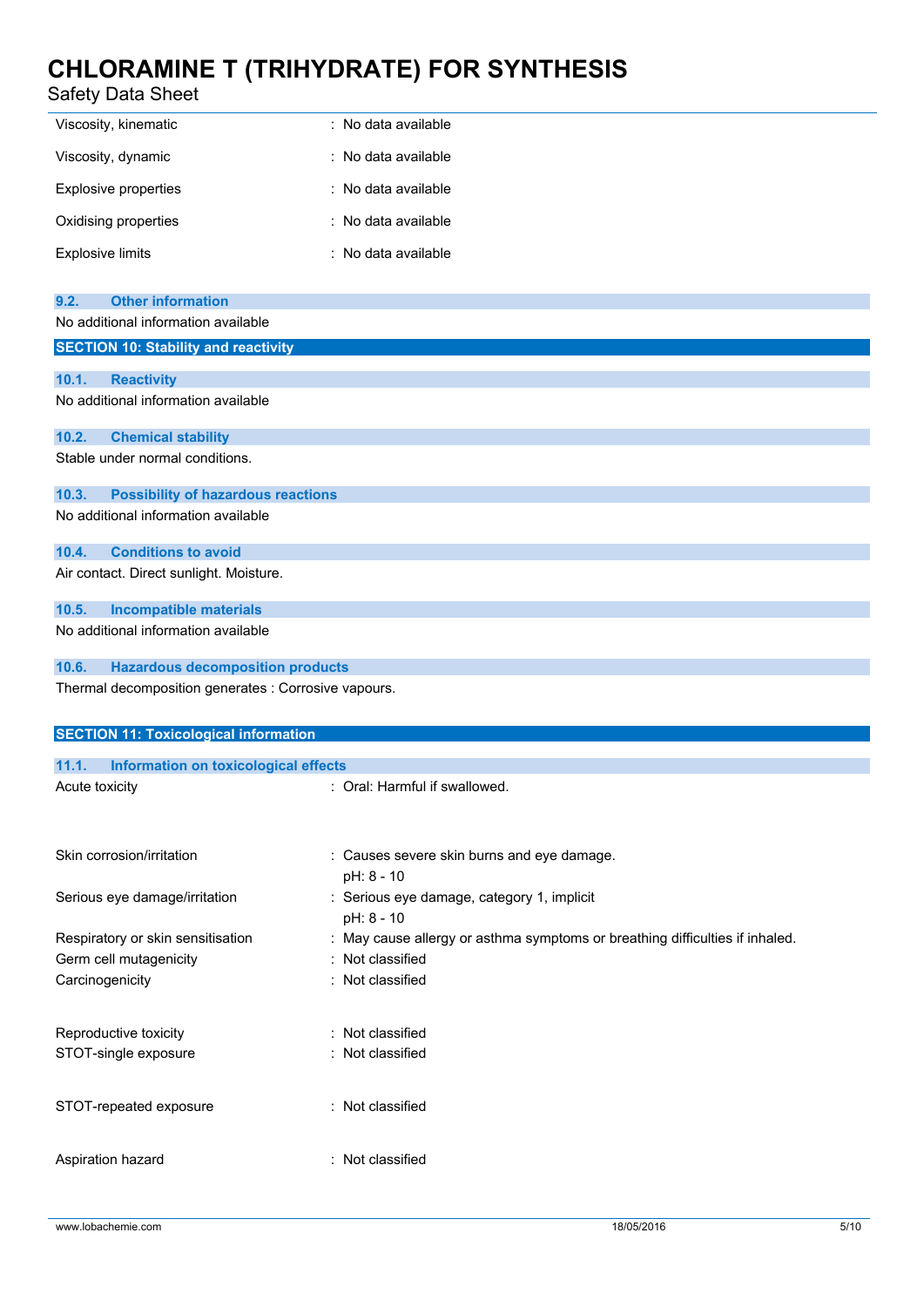Safety Data Sheet

| Potential adverse human health effects<br>and symptoms                           | : Harmful if swallowed.                                                            |
|----------------------------------------------------------------------------------|------------------------------------------------------------------------------------|
| <b>SECTION 12: Ecological information</b>                                        |                                                                                    |
| 12.1.<br><b>Toxicity</b>                                                         |                                                                                    |
| No additional information available                                              |                                                                                    |
|                                                                                  |                                                                                    |
| 12.2.<br><b>Persistence and degradability</b>                                    |                                                                                    |
| No additional information available                                              |                                                                                    |
|                                                                                  |                                                                                    |
| 12.3.<br><b>Bioaccumulative potential</b><br>No additional information available |                                                                                    |
|                                                                                  |                                                                                    |
| 12.4.<br><b>Mobility in soil</b>                                                 |                                                                                    |
| No additional information available                                              |                                                                                    |
| <b>Results of PBT and vPvB assessment</b><br>12.5.                               |                                                                                    |
| No additional information available                                              |                                                                                    |
|                                                                                  |                                                                                    |
|                                                                                  |                                                                                    |
| <b>Other adverse effects</b><br>12.6.                                            |                                                                                    |
| No additional information available                                              |                                                                                    |
| <b>SECTION 13: Disposal considerations</b>                                       |                                                                                    |
| 13.1.<br><b>Waste treatment methods</b>                                          |                                                                                    |
| Product/Packaging disposal                                                       | : Dispose of contents/container to hazardous or special waste collection point, in |
| recommendations                                                                  | accordance with local, regional, national and/or international regulation.         |
| <b>SECTION 14: Transport information</b>                                         |                                                                                    |
| In accordance with ADR / RID / IMDG / IATA / ADN                                 |                                                                                    |
|                                                                                  |                                                                                    |
| <b>UN number</b><br>14.1.                                                        |                                                                                    |
| UN-No. (ADR)                                                                     | : 3263                                                                             |
| UN-No. (IMDG)                                                                    | : 3263                                                                             |
| UN-No. (IATA)                                                                    | : 3263                                                                             |
| UN-No. (ADN)                                                                     | : 3263                                                                             |
| UN-No. (RID)                                                                     | : 3263                                                                             |
| 14.2.<br><b>UN proper shipping name</b>                                          |                                                                                    |
| Proper Shipping Name (ADR)                                                       | : CORROSIVE SOLID, BASIC, ORGANIC, N.O.S.                                          |
| Proper Shipping Name (IMDG)                                                      | : CORROSIVE SOLID, BASIC, ORGANIC, N.O.S.                                          |
| Proper Shipping Name (IATA)                                                      | : Corrosive solid, basic, organic, n.o.s.                                          |
| Proper Shipping Name (ADN)                                                       | : CORROSIVE SOLID, BASIC, ORGANIC, N.O.S.                                          |
| Proper Shipping Name (RID)                                                       | : CORROSIVE SOLID, BASIC, ORGANIC, N.O.S.                                          |
| Transport document description (ADR)                                             | : UN 3263 CORROSIVE SOLID, BASIC, ORGANIC, N.O.S., 8, III, (E)                     |

www.lobachemie.com 6/10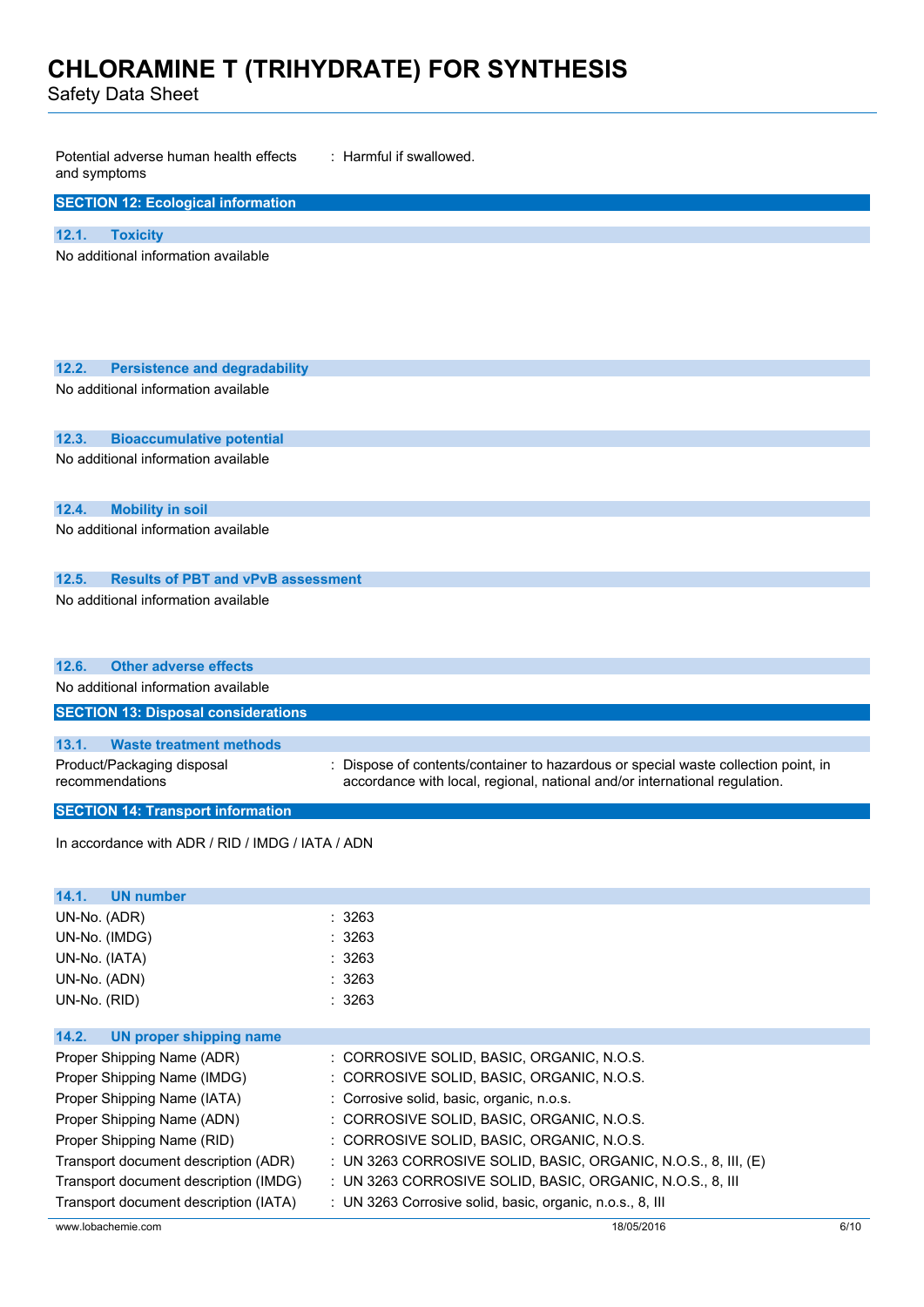| Transport document description (ADN)<br>Transport document description (RID) | : UN 3263 CORROSIVE SOLID, BASIC, ORGANIC, N.O.S., 8, III<br>: UN 3263 CORROSIVE SOLID, BASIC, ORGANIC, N.O.S., 8, III |
|------------------------------------------------------------------------------|------------------------------------------------------------------------------------------------------------------------|
| 14.3.<br><b>Transport hazard class(es)</b><br><b>ADR</b>                     |                                                                                                                        |
| Transport hazard class(es) (ADR)<br>Danger labels (ADR)                      | : 8<br>: 8                                                                                                             |
|                                                                              |                                                                                                                        |
| <b>IMDG</b>                                                                  |                                                                                                                        |
| Transport hazard class(es) (IMDG)<br>Danger labels (IMDG)                    | : 8<br>: 8                                                                                                             |
|                                                                              |                                                                                                                        |
| <b>IATA</b>                                                                  |                                                                                                                        |
| Transport hazard class(es) (IATA)<br>Hazard labels (IATA)                    | : 8<br>: 8                                                                                                             |
|                                                                              |                                                                                                                        |
| <b>ADN</b>                                                                   |                                                                                                                        |
| Transport hazard class(es) (ADN)<br>Danger labels (ADN)                      | : 8<br>: 8                                                                                                             |
|                                                                              |                                                                                                                        |
| <b>RID</b>                                                                   | : 8                                                                                                                    |
| Transport hazard class(es) (RID)<br>Danger labels (RID)                      | : 8                                                                                                                    |
|                                                                              |                                                                                                                        |

Packing group (IMDG) : III Packing group (IATA) : III

Packing group (ADR) : III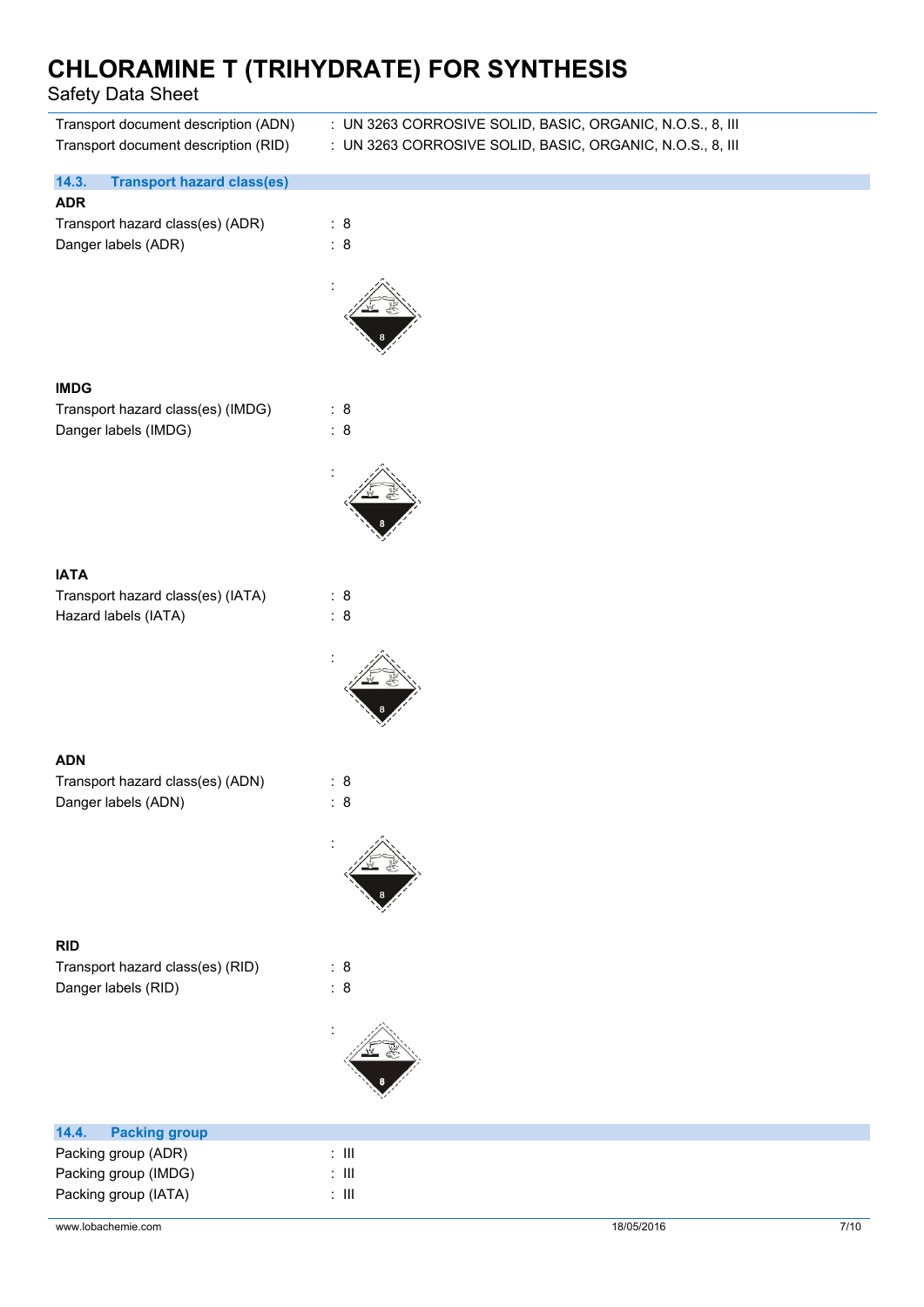Safety Data Sheet

| <b>UAICIV DAIA UIICCI</b>                                    |                                          |
|--------------------------------------------------------------|------------------------------------------|
| Packing group (ADN)                                          | $\therefore$ III                         |
| Packing group (RID)                                          | : III                                    |
| 14.5.<br><b>Environmental hazards</b>                        |                                          |
| Dangerous for the environment                                | : No                                     |
| Marine pollutant                                             | : No                                     |
| Other information                                            | : No supplementary information available |
|                                                              |                                          |
| 14.6.<br><b>Special precautions for user</b>                 |                                          |
| - Overland transport                                         |                                          |
| Classification code (ADR)                                    | : C8                                     |
| Special provisions (ADR)                                     | : 274                                    |
| Limited quantities (ADR)                                     | : 5kg                                    |
| Excepted quantities (ADR)                                    | $\therefore$ E1                          |
| Packing instructions (ADR)                                   | : P002, IBC08, LP02, R001                |
| Special packing provisions (ADR)                             | $\therefore$ B3                          |
| Mixed packing provisions (ADR)                               | : MP10                                   |
| Portable tank and bulk container<br>instructions (ADR)       | $:$ T1                                   |
| Portable tank and bulk container special<br>provisions (ADR) | : TP33                                   |
| Tank code (ADR)                                              | : SGAV, L4BN                             |
| Vehicle for tank carriage                                    | : AT                                     |
| Transport category (ADR)                                     | : 3                                      |

Properties and observations (IMDG) : Reacts violently with acids. Causes burns to skin, eyes and mucous membranes.

| Hazard identification number (Kemler No.) : 80 |              |
|------------------------------------------------|--------------|
| Orange plates                                  | 80           |
|                                                |              |
|                                                | 3263         |
| Tunnel restriction code (ADR)                  | : E          |
| EAC code                                       | : 2X         |
| - Transport by sea                             |              |
| Special provisions (IMDG)                      | : 223, 274   |
| Packing instructions (IMDG)                    | : P002, LP02 |
| IBC packing instructions (IMDG)                | : IBC08      |
| IBC special provisions (IMDG)                  | : B3         |
| Tank instructions (IMDG)                       | : T1         |
| Tank special provisions (IMDG)                 | : TP33       |
| EmS-No. (Fire)                                 | $: F-A$      |
| EmS-No. (Spillage)                             | : S-B        |
| Stowage category (IMDG)                        | : A          |

Special provisions for carriage - Bulk  $\hspace{1.6cm}$  : VC1, VC2, AP7

### **- Air transport**

(ADR)

| PCA Excepted quantities (IATA)        | : E1   |
|---------------------------------------|--------|
| PCA Limited quantities (IATA)         | : Y845 |
| PCA limited quantity max net quantity | : 5kg  |
| (IATA)                                |        |
| PCA packing instructions (IATA)       | : 860  |
|                                       |        |

Segregation (IMDG) **: SG35** 

MFAG-No : 154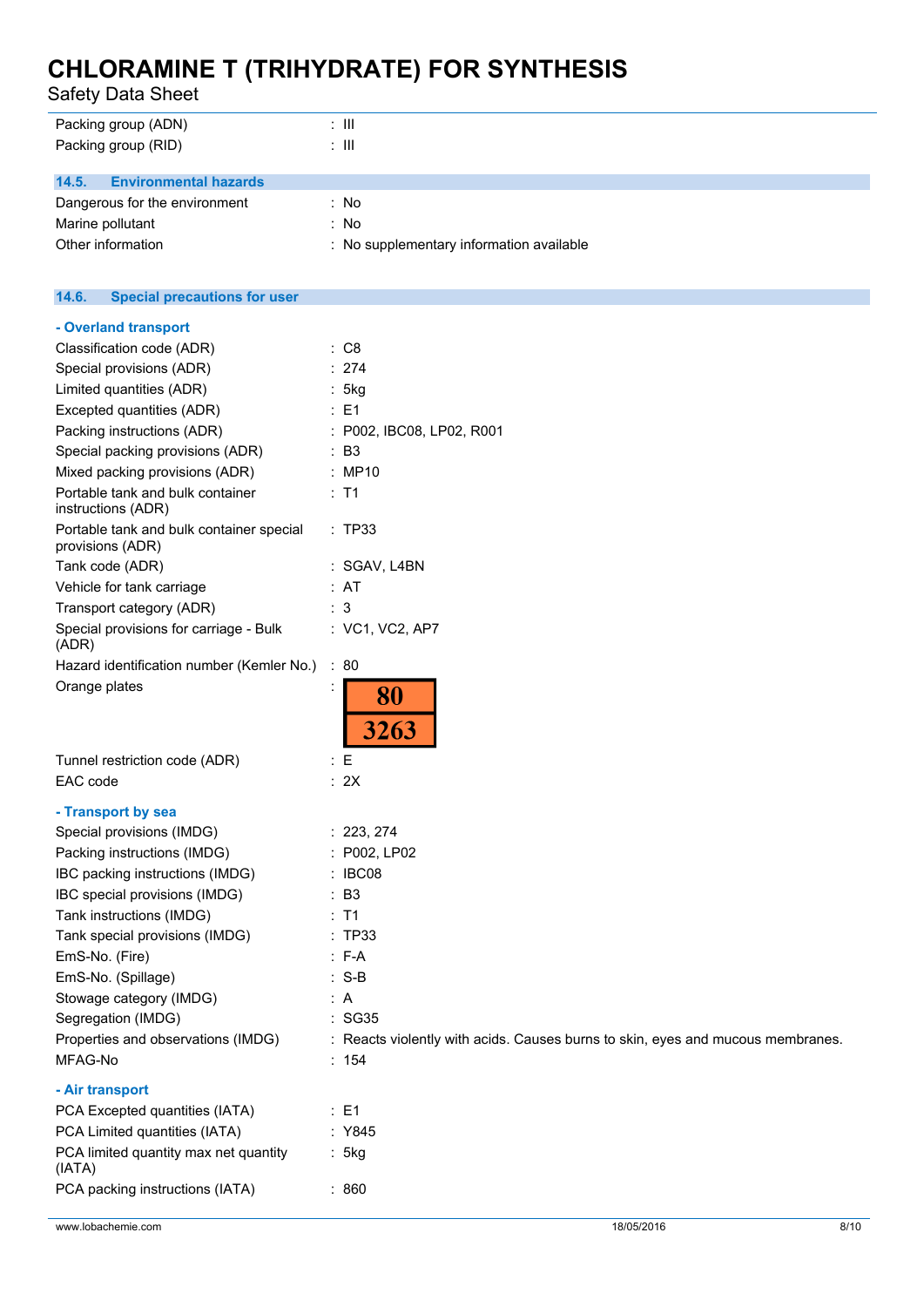### Safety Data Sheet

| PCA max net quantity (IATA)                                  | $: 25$ kg                 |
|--------------------------------------------------------------|---------------------------|
| CAO packing instructions (IATA)                              | 864                       |
| CAO max net quantity (IATA)                                  | 100kg                     |
| Special provisions (IATA)                                    | : A3, A803                |
| ERG code (IATA)                                              | : 8L                      |
| - Inland waterway transport                                  |                           |
| Classification code (ADN)                                    | : C8                      |
| Special provisions (ADN)                                     | : 274                     |
| Limited quantities (ADN)                                     | : 5 kg                    |
| Excepted quantities (ADN)                                    | : E1                      |
| Equipment required (ADN)                                     | $:$ PP, EP                |
| Number of blue cones/lights (ADN)                            | $\therefore$ 0            |
| - Rail transport                                             |                           |
| Classification code (RID)                                    | : C8                      |
| Special provisions (RID)                                     | : 274                     |
| Excepted quantities (RID)                                    | $\therefore$ E1           |
| Packing instructions (RID)                                   | : P002, IBC08, LP02, R001 |
| Special packing provisions (RID)                             | : B3                      |
| Mixed packing provisions (RID)                               | : MP10                    |
| Portable tank and bulk container<br>instructions (RID)       | : T1                      |
| Portable tank and bulk container special<br>provisions (RID) | : TP33                    |
| Tank codes for RID tanks (RID)                               | : SGAV, L4BN              |
| Transport category (RID)                                     | 3                         |
| Special provisions for carriage - Bulk<br>(RID)              | : VC1, VC2, AP7           |
| Colis express (express parcels) (RID)                        | $:$ CE11                  |
| Hazard identification number (RID)                           | 80                        |

**14.7. Transport in bulk according to Annex II of MARPOL 73/78 and the IBC Code**

Not applicable

**SECTION 15: Regulatory information**

**15.1. Safety, health and environmental regulations/legislation specific for the substance or mixture**

### **15.1.1. EU-Regulations**

No REACH Annex XVII restrictions

CHLORAMINE T (TRIHYDRATE) FOR SYNTHESIS is not on the REACH Candidate List CHLORAMINE T (TRIHYDRATE) FOR SYNTHESIS is not on the REACH Annex XIV List

### **15.1.2. National regulations**

### **Germany**

```
12th Ordinance Implementing the Federal
: Is not subject of the 12. BlmSchV (Hazardous Incident Ordinance)Immission Control Act - 12.BImSchV
```